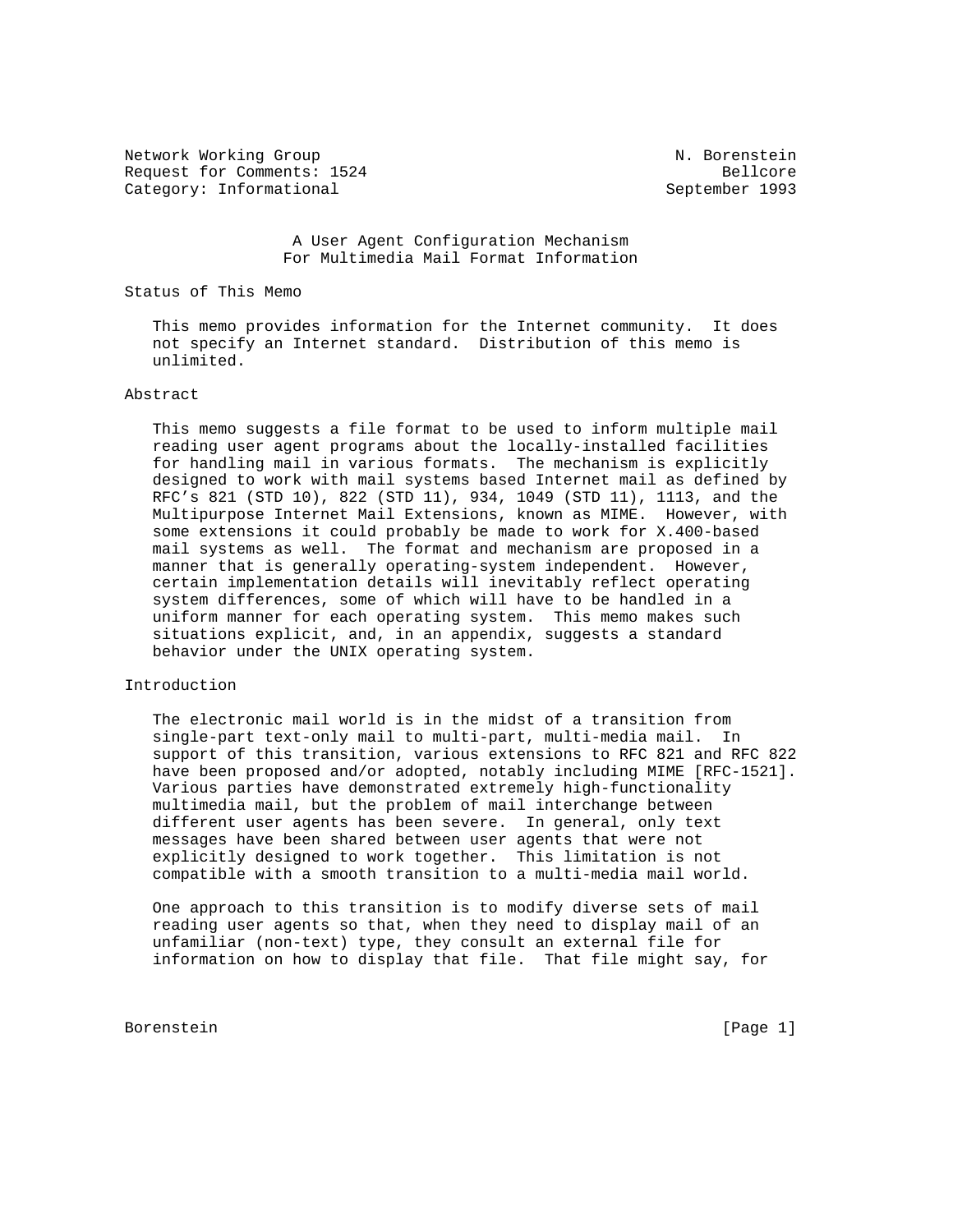example, that if the content-type of a message is "foo" it can be displayed to the user via the "displayfoo" program.

 This approach means that, with a one-time modification, a wide variety of mail reading programs can be given the ability to display a wide variety of types of message. Moreover, extending the set of media types supported at a site becomes a simple matter of installing a binary and adding a single line to a configuration file. Crucial to this scheme, however, is that all of the user agents agree on a common representation and source for the configuration file. This memo proposes such a common representation.

Location of Configuration Information

 Each user agent must clearly obtain the configuration information from a common location, if the same information is to be used to configure all user agents. However, individual users should be able to override or augment a site's configuration. The configuration information should therefore be obtained from a designated set of locations. The overall configuration will be obtained through the virtual concatenation of several individual configuration files known as mailcap files. The configuration information will be obtained from the FIRST matching entry in a mailcap file, where "matching" depends on both a matching content-type specification, an entry containing sufficient information for the purposes of the application doing the searching, and the success of any test in the "test=" field, if present.

 The precise location of the mailcap files is operating-system dependent. A standard location for UNIX is specified in Appendix A.

Overall Format of a Mailcap File

 Each mailcap file consists of a set of entries that describe the proper handling of one media type at the local site.

 For example, one line might tell how to display a message in Group III fax format. A mailcap file consists of a sequence of such individual entries, separated by newlines (according to the operating system's newline conventions). Blank lines and lines that start with the "#" character (ASCII 35) are considered comments, and are ignored. Long entries may be continued on multiple lines if each non-terminal line ends with a backslash character  $(\sqrt{7}, 8)$  ASCII 92), in which case the multiple lines are to be treated as a single mailcap entry. Note that for such "continued" lines, the backslash must be the last character on the line to be continued.

Borenstein [Page 2]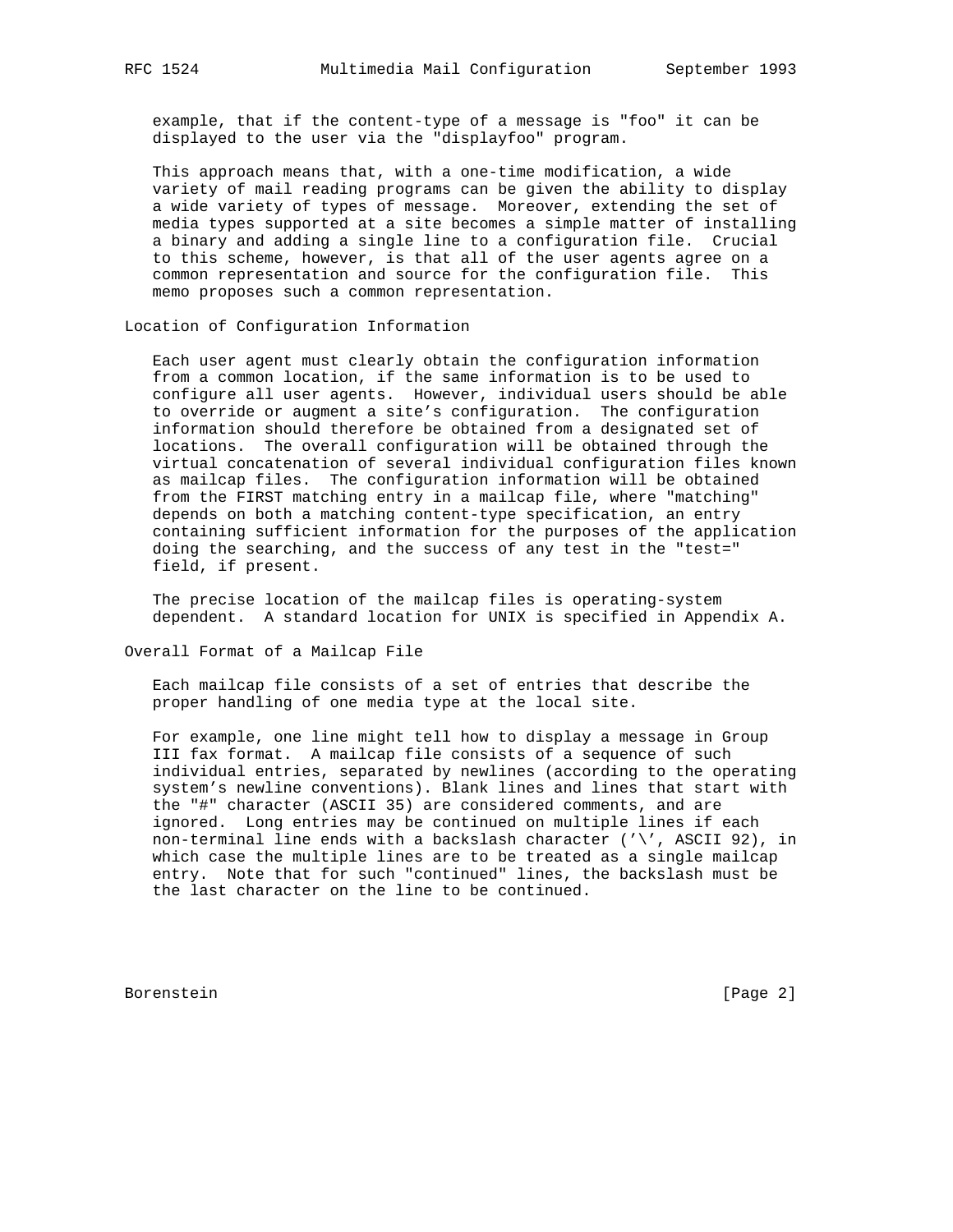Thus the overall format of a mailcap file is given, in the modified BNF of RFC 822, as:

 Mailcap-File = \*Mailcap-Line Mailcap-Line = Comment / Mailcap-Entry Comment = NEWLINE / "#" \*CHAR NEWLINE NEWLINE = <newline as defined by OS convention>

 Note that the above specification implies that comments must appear on lines all to themselves, with a "#" character as the first character on each comment line.

Format of a Mailcap Entry

 Each mailcap entry consists of a number of fields, separated by semi-colons. The first two fields are required, and must occur in the specified order. The remaining fields are optional, and may appear in any order.

 The first field is the content-type, which indicates the type of data this mailcap entry describes how to handle. It is to be matched against the type/subtype specification in the "Content-Type" header field of an Internet mail message. If the subtype is specified as "\*", it is intended to match all subtypes of the named content-type.

 The second field, view-command, is a specification of how the message or body part can be viewed at the local site. Although the syntax of this field is fully specified, the semantics of program execution are necessarily somewhat operating system dependent. UNIX semantics are given in Appendix A.

The optional fields, which may be given in any order, are as follows:

- -- The "compose" field may be used to specify a program that can be used to compose a new body or body part in the given format. Its intended use is to support mail composing agents that support the composition of multiple types of mail using external composing agents. As with the view-command, the semantics of program execution are operating system dependent, with UNIX semantics specified in Appendix A. The result of the composing program may be data that is not yet suitable for mail transport -- that is, a Content-Transfer-Encoding may need to be applied to the data.
- -- The "composetyped" field is similar to the "compose" field, but is to be used when the composing program needs to specify the

Borenstein [Page 3]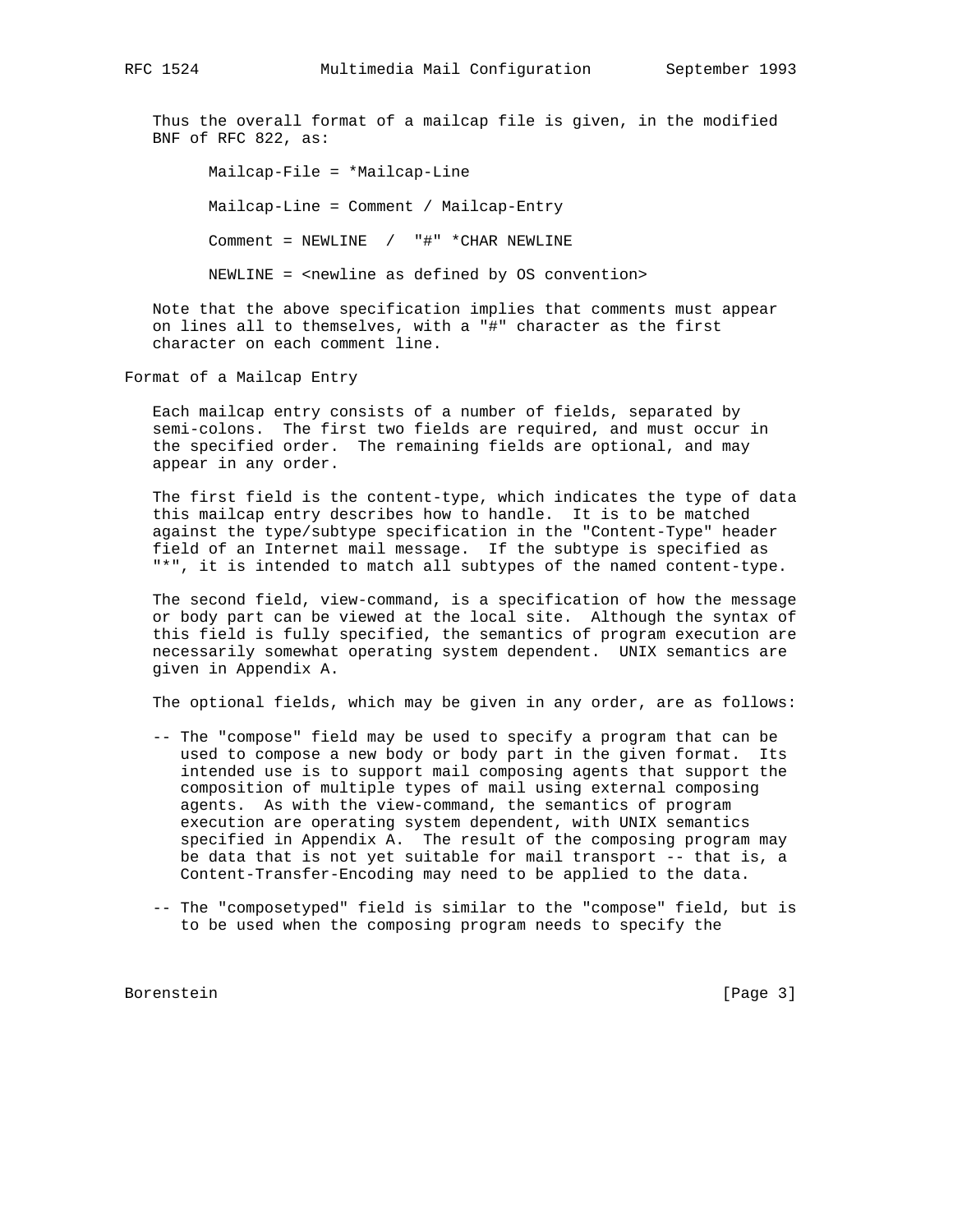Content-type header field to be applied to the composed data. The "compose" field is simpler, and is preferred for use with existing (non-mail-oriented) programs for composing data in a given format. The "composetyped" field is necessary when the Content-type information must include auxilliary parameters, and the composition program must then know enough about mail formats to produce output that includes the mail type information.

- -- The "edit" field may be used to specify a program that can be used to edit a body or body part in the given format. In many cases, it may be identical in content to the "compose" field, and shares the operating-system dependent semantics for program execution.
- -- The "print" field may be used to specify a program that can be used to print a message or body part in the given format. As with the view-command, the semantics of program execution are operating system dependent, with UNIX semantics specified in Appendix A.
- -- The "test" field may be used to test some external condition (e.g., the machine architecture, or the window system in use) to determine whether or not the mailcap line applies. It specifies a program to be run to test some condition. The semantics of execution and of the value returned by the test program are operating system dependent, with UNIX semantics specified in Appendix A. If the test fails, a subsequent mailcap entry should be sought. Multiple test fields are not permitted -- since a test can call a program, it can already be arbitrarily complex.
- -- The "needsterminal" field indicates that the view-command must be run on an interactive terminal. This is needed to inform window oriented user agents that an interactive terminal is needed. (The decision is not left exclusively to the view-command because in some circumstances it may not be possible for such programs to tell whether or not they are on interactive terminals.) The needsterminal command should be assumed to apply to the compose and edit commands, too, if they exist. Note that this is NOT a test -- it is a requirement for the environment in which the program will be executed, and should typically cause the creation of a terminal window when not executed on either a real terminal or a terminal window.
- -- The "copiousoutput" field indicates that the output from the view-command will be an extended stream of output, and is to be interpreted as advice to the UA (User Agent mail-reading program) that the output should be either paged or made scrollable. Note that it is probably a mistake if needsterminal and copiousoutput are both specified.

Borenstein [Page 4]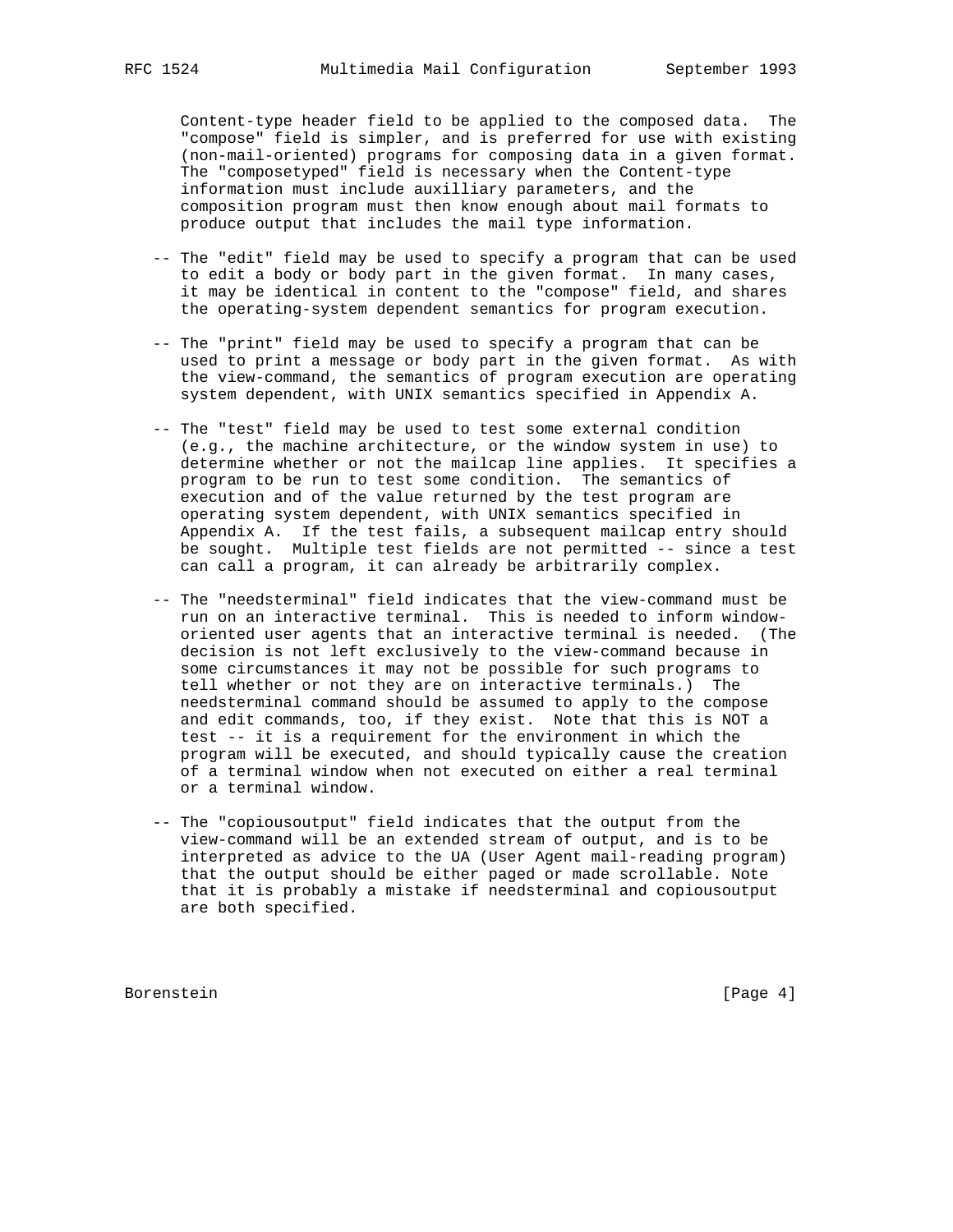- -- The "description" field simply provides a textual description, optionally quoted, that describes the type of data, to be used optionally by mail readers that wish to describe the data before offering to display it.
- -- The "textualnewlines" field, if set to any non-zero value, indicates that this type of data is line-oriented and that, if encoded in base64, all newlines should be converted to canonical form (CRLF) before encoding, and will be in that form after decoding. In general, this field is needed only if there is line-oriented data of some type other than text/\* or non-line oriented data that is a subtype of text.
- -- The "x11-bitmap" field names a file, in X11 bitmap (xbm) format, which points to an appropriate icon to be used to visually denote the presence of this kind of data.
- -- The "nametemplate" field gives a file name format, in which %s will be replaced by a short unique string to give the name of the temporary file to be passed to the viewing command. This is only expected to be relevant in environments where filename extensions are meaningful, e.g., one coulld specify that a GIF file being passed to a gif viewer should have a name eding in ".gif" by using "nametemplate=%s.gif".

 Any other fields beginning with "x-" may be included for local or mailer-specific extensions of this format. Implementations should simply ignore all such unrecognized fields to permit such extensions, some of which might be standardized in a future version of this document.

 Some of the fields above, such as "needsterminal", apply to the actions of the view-command, edit-command, and compose-command, alike. In some unusual cases, this may not be desirable, but differentiation can be accomplished via separate mailcap entries, taking advantage of the fact that subsequent mailcap entries are searched if an earlier mailcap entry does not provide enough information:

 application/postscript; ps-to-terminal %s;\ needsterminal application/postscript; ps-to-terminal %s; \compose=idraw %s

 In RFC 822 modified BNF, the following grammar describes a mailcap entry:

Borenstein [Page 5]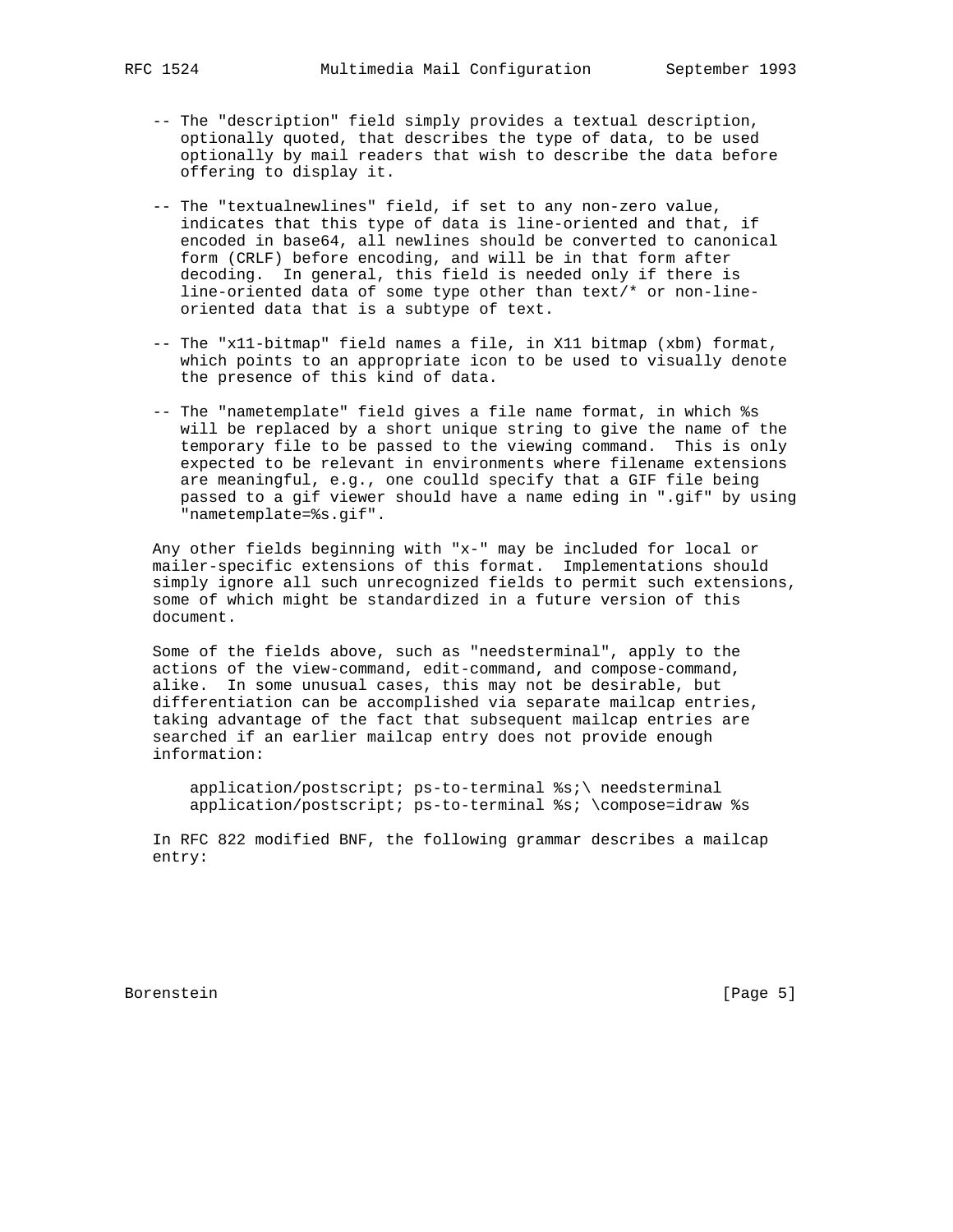```
Mailcap-Entry = typefield i view-command
                           [";" 1#field]
        typefield = propertype / implicit-wild
        propertype = type "/" wildsubtype
        implicitwild = type
        wildsubtype = subtype / "*"
        view-command = mtext
        mtext = *mchar
        mchar = schar / qchar
       schar = * <any CHAR except ";","\", and CTLS>
       qchar = "\Psi" CHAR ; may quote any char
        field = flag / namedfield
        namedfield = fieldname "=" mtext
flag = "needsterminal" ; All these literals are to
/ "copiousoutput" ; be interpreted as
/ x-token ; case-insensitive
       fieldname = / "compose" ;Also all of these
                       / "composetyped" ;are case-insensitive.
                      / "print"
                      / "edit"
                      / "test"
                      / "x11-bitmap"
                       / "textualnewlines"
                       / "description"
                       / x-token
```
 Note that "type", "subtype", and "x-token" are defined in MIME. Note also that while the definition of "schar" includes the percent sign, "%", this character has a special meaning in at least the UNIX semantics, and will therefore need to be quoted as a qchar to be used literally.

Borenstein [Page 6]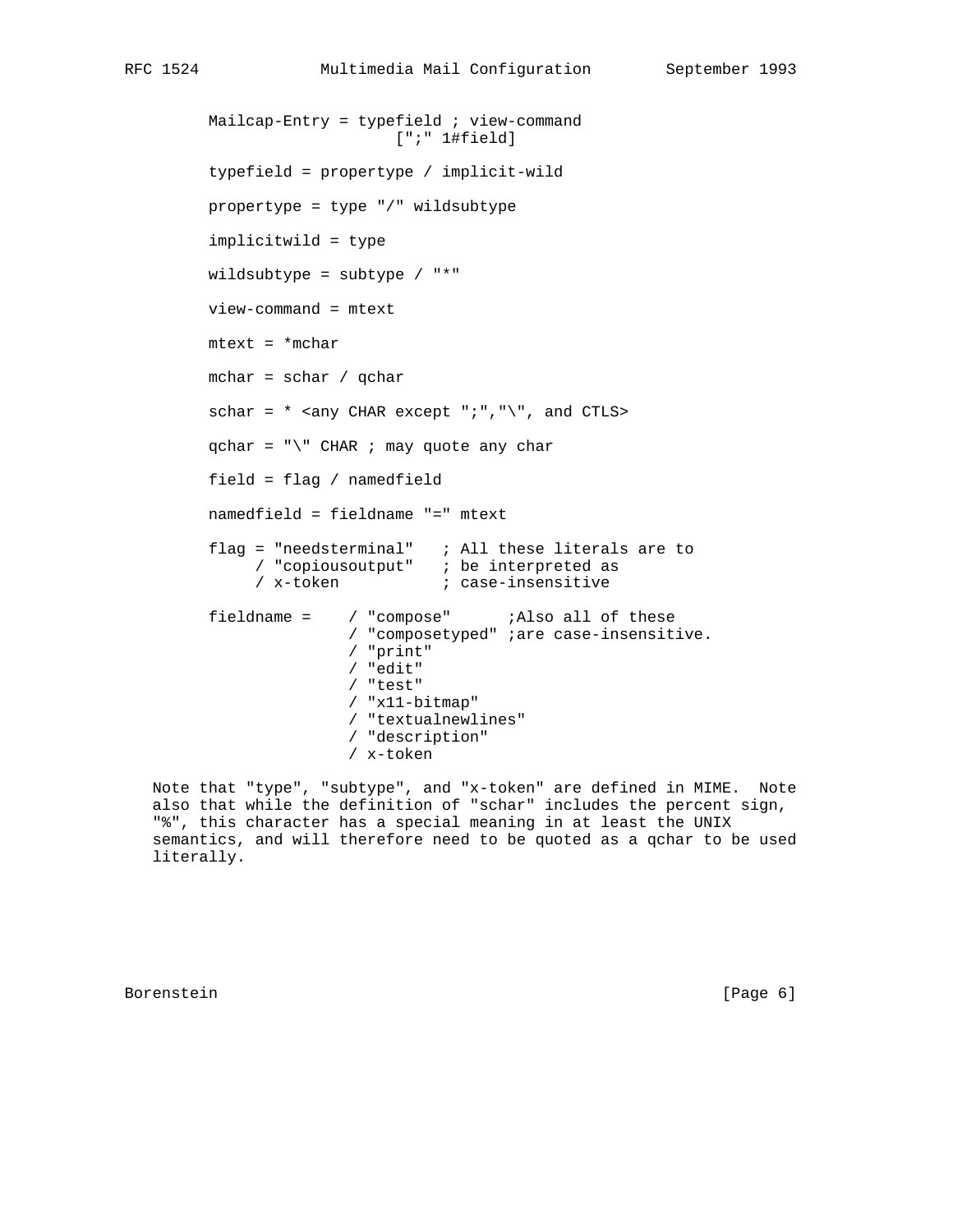## Acknowledgements

 The author wishes to thank Malcolm Bjorn Gillies, Dan Heller, Olle Jaernefors, Keith Moore, Luc Rooijakkers, and the other members of the IETF task force on mail extensions for their comments on earlier versions of this draft. If other acknowledgements were neglected, please let me know, as it was surely accidental.

# Security Considerations

 Security issues are not discussed in this memo. However, the use of the mechanisms described in this memo can make it easier for implementations to slip into the kind of security problems discussed in the MIME document. Implementors and mailcap administrators should be aware of these security considerations, and in particular should exercise caution in the choice of programs to be listed in a mailcap file for automatic execution.

Author's Address

 Nathaniel S. Borenstein MRE 2D-296, Bellcore 445 South St. Morristown, NJ 07962-1910

 EMail: nsb@bellcore.com Phone: +1 201 829 4270 Fax: +1 201 829 7019

Borenstein [Page 7]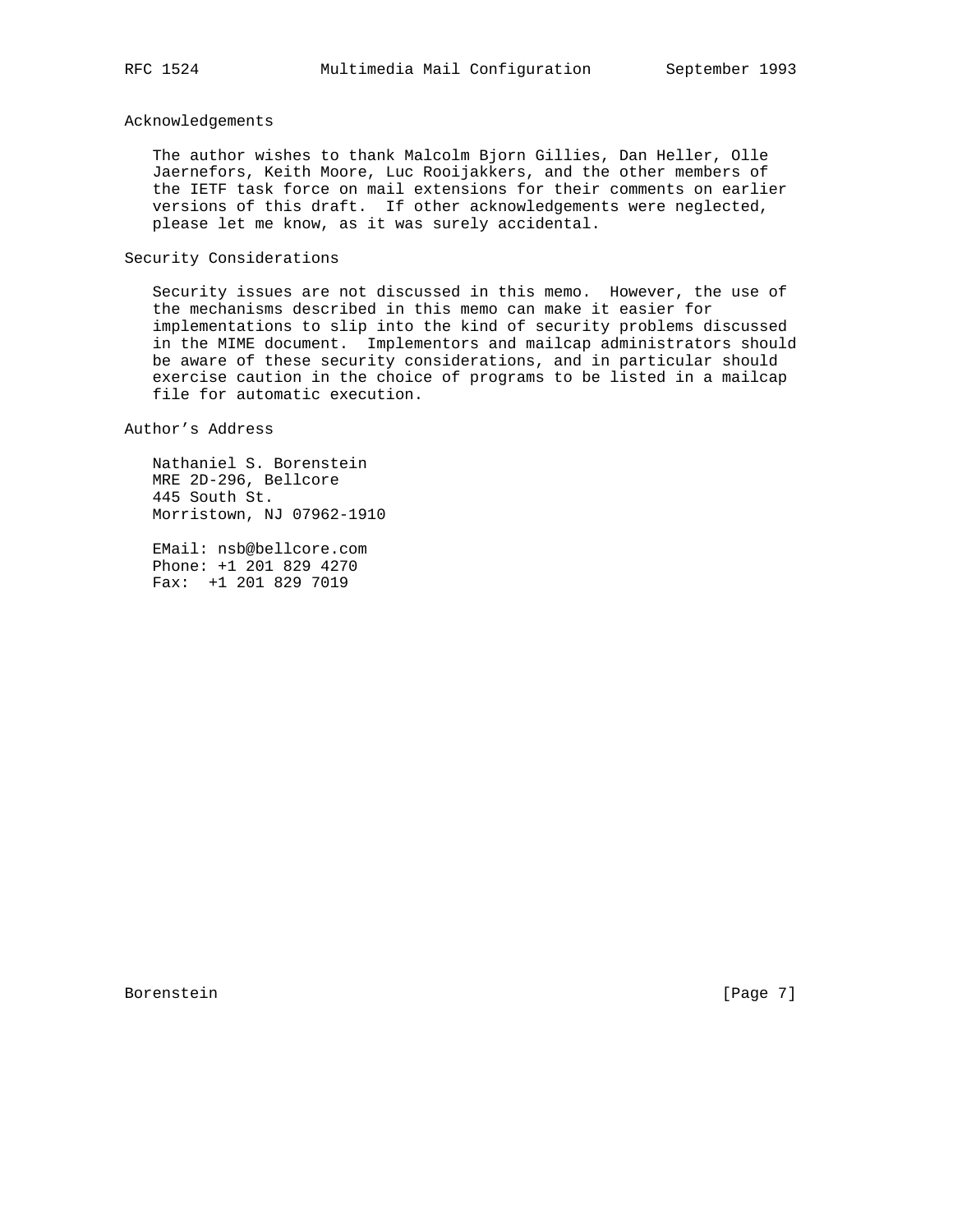Appendix A: Implementation Details for UNIX

 Although this memo fully specifies a syntax for "mailcap" files, the semantics of the mailcap file are of necessity operating-system dependent in four respects. In order to clarify the intent, and to promote a standard usage, this appendix proposes a UNIX semantics for these four cases. If a mailcap mechanism is implemented on non-UNIX systems, similar semantic decisions should be made and published.

Location of the Mailcap File(s)

 For UNIX, a path search of mailcap files is specified. The default path search is specified as including at least the following:

\$HOME/.mailcap:/etc/mailcap:/usr/etc/mailcap:/usr/local/etc/mailcap

 However, this path may itself be overridden by a path specified by the MAILCAPS environment variable.

Semantics of executable commands

 Several portions of a mailcap entry specify commands to be executed. In particular, the mandatory second fie ld, the view-command, takes a command to be executed, as do the optional print, edit, test, and compose fields.

 On a UNIX system, such commands will each be a full shell command line, including the path name for a program and its arguments. (Because of differences in shells and the implementation and behavior of the same shell from one system to another, it is specified that the command line be intended as input to the Bourne shell, i.e., that it is implicitly preceded by "/bin/sh -c " on the command line.)

 The two characters "%s", if used, will be replaced by the name of a file for the actual mail body data. In the case of the edit adn view-command, the body part will be passed to this command as standard input unless one or more instances of "%s" appear in the view-command, in which case %s will be replaced by the name of a file containing the body part, a file which may have to be created before the view-command program is executed. (Such files cannot be presumed to continue to exist after the view-command program exits. Thus a view-command that wishes to exit and continue processing in the background should take care to save the data first.) In the case of the compose and composetyped commands, %s should be replaced by the name of a file to which the composed data should be written by the programs named in the compose or composedtyped commands. Thus, the calling program will look in that file later in order to retrieve the composed data. If %s does not appear in the compose or composetyped

Borenstein [Page 8]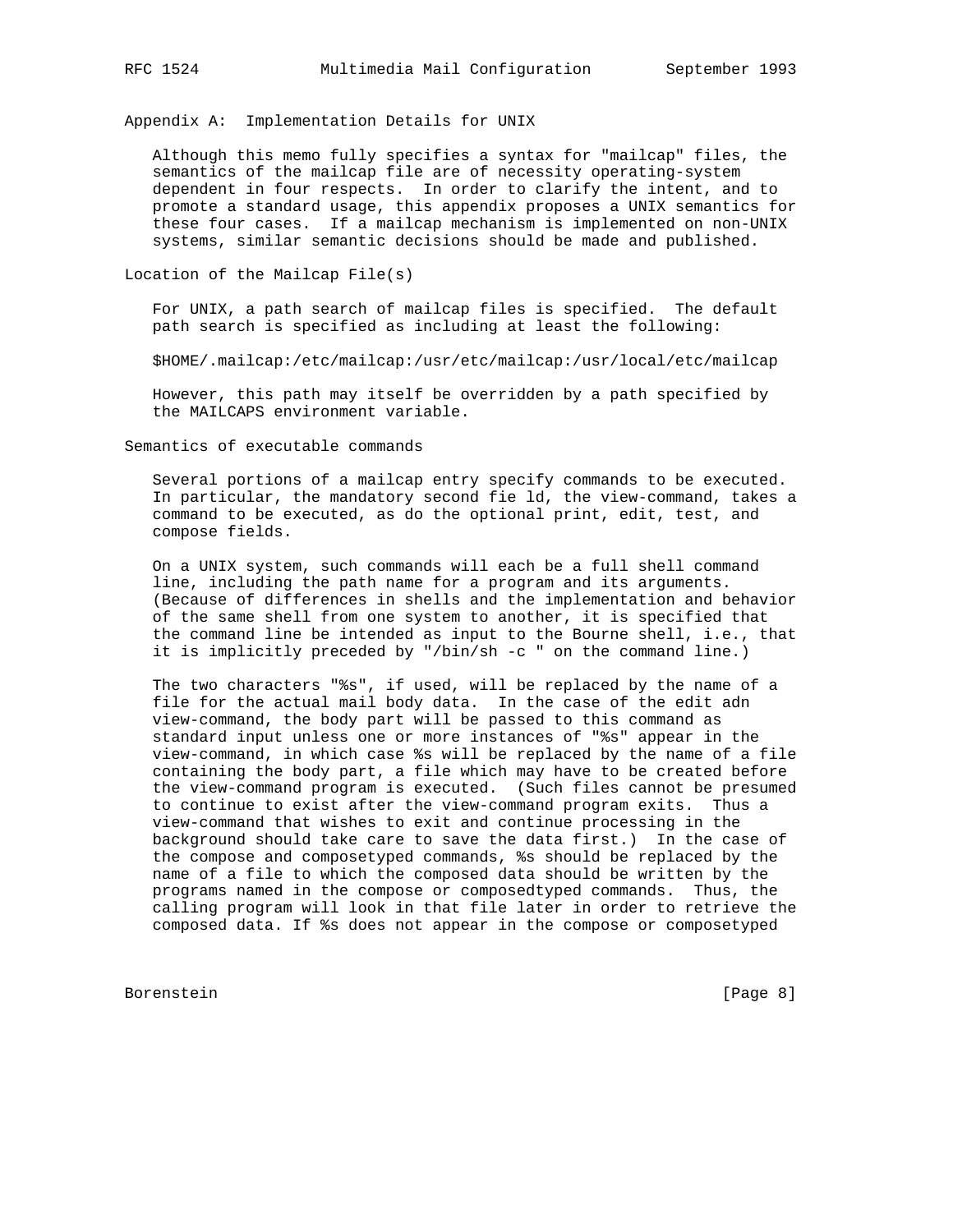commands, then the composed data will be assumed to be written by the composing programs to standard output.

 Furthermore, any occurrence of "%t" will be replaced by the content type and subtype specification. (That is, if the content-type is "text/plain", then %t will be replaced by "text/plain".) A literal % character may be quoted as \%. Finally, named parameters from the Content-type field may be placed in the command execution line using "%{" followed by the parameter name and a closing "}" character. The entire parameter should appear as a single command line argument, regardless of embedded spaces. Thus, if the message has a Content type line of:

Content-type: multipart/mixed; boundary=42

and the mailcap file has a line of:

 multipart/\*; /usr/local/bin/showmulti \ %t %{boundary}

 then the equivalent of the following command should be executed:

/usr/local/bin/showmulti multipart/mixed 42

 If the content-type is "multipart" (any subtype), then the two characters "%n" will be replaced by an integer giving the number of sub-parts within the multipart entity. Also, the two characters "%F" will be replaced by a set of arguments, twice as many arguments as the number of sub-parts, consisting of alternating content-types and file names for each part in turn. Thus if multipart entity has three parts, "%F" will be replaced by the equivalent of "content-type1 file-name1 content-type2 file-name2 content-type3 file-name3".

Semantics of the "test" field

 The "test" field specifies a program to be used to test whether or not the current mailcap line applies. This can be used, for example, to have a mailcap line that only applies if the X window system is running, or if the user is running on a SPARCstation with a /dev/audio. The value of the "test" field is a program to run to test such a condition. The precise program to run and arguments to give it are determined as specified in the previous section. The test program should return an exit code of zero if the condition is true, and a non-zero code otherwise.

Borenstein [Page 9]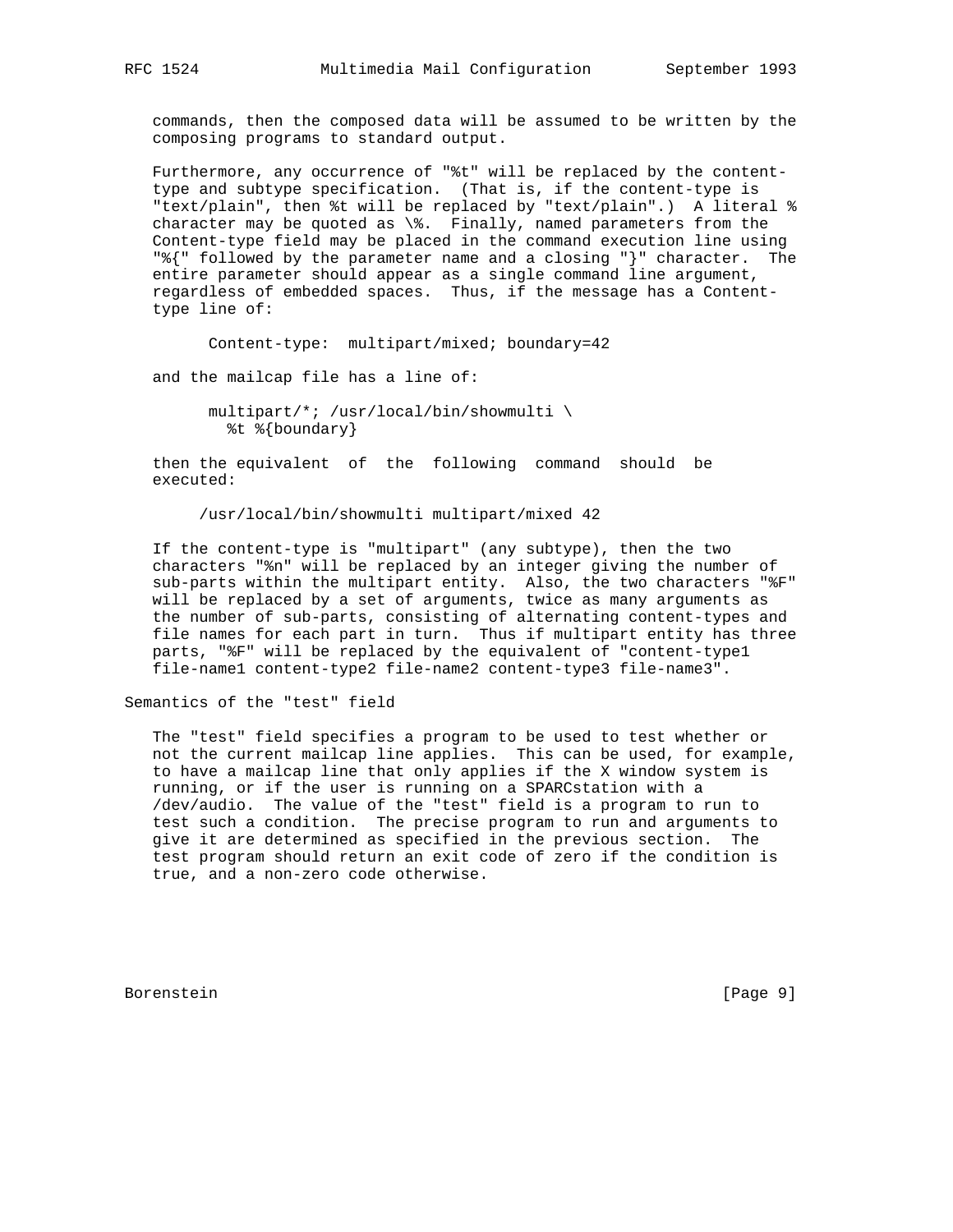Semantics of the "compose" field

 On UNIX, the composing program is expected to produce a data stream for such a body part as its standard output. The program will be executed with the command line arguments determined as specified above. The data returned via its standard output will be given a Content-Type field that has no supplementary parameters. For example, the following mailcap entry:

 audio/basic; /usr/local/bin/showaudio %t compose = /usr/local/bin/recordaudio

 would result in tagging the data composed by the "recordaudio" program as:

Content-Type: audio/basic

 If this is unacceptable -- for example, in the case of multipart mail a "boundary" parameter is required -- then the "compose" field cannot be used. Instead, the "composetyped" field should be used in the mailcap file.

Semantics of the "composetyped" field

 The "composetyped" filed is much like the "compose" field, except that it names a composition program that produces, not raw data, but data that includes a MIME-conformant type specification. The program will be executed with the command line arguments determined as specified above. The data returned via its standard output must begin with a Content-Type header, followed optionally by other Content-\* headers, and then by a blank line and the data. For example, the following mailcap entry:

 multipart/mixed; /usr/local/bin/showmulti %t \  $\{\text{boundary}\};\ \setminus$ composetyped = /usr/local/bin/makemulti

 would result in executing the "makemulti" program, which would be expected to begin its output with a line of the form:

Content-Type: multipart/mixed; boundary=foobar

 Note that a composition program need not encode binary data in base64 or quoted-printable. It remains the responsibility of the software calling the composition program to encode such data as necessary. However, if a composing program does encode data, which is not encouraged, it should announce that fact using a Content-Transfer- Encoding header in the standard manner defined by MIME. Because such

Borenstein [Page 10]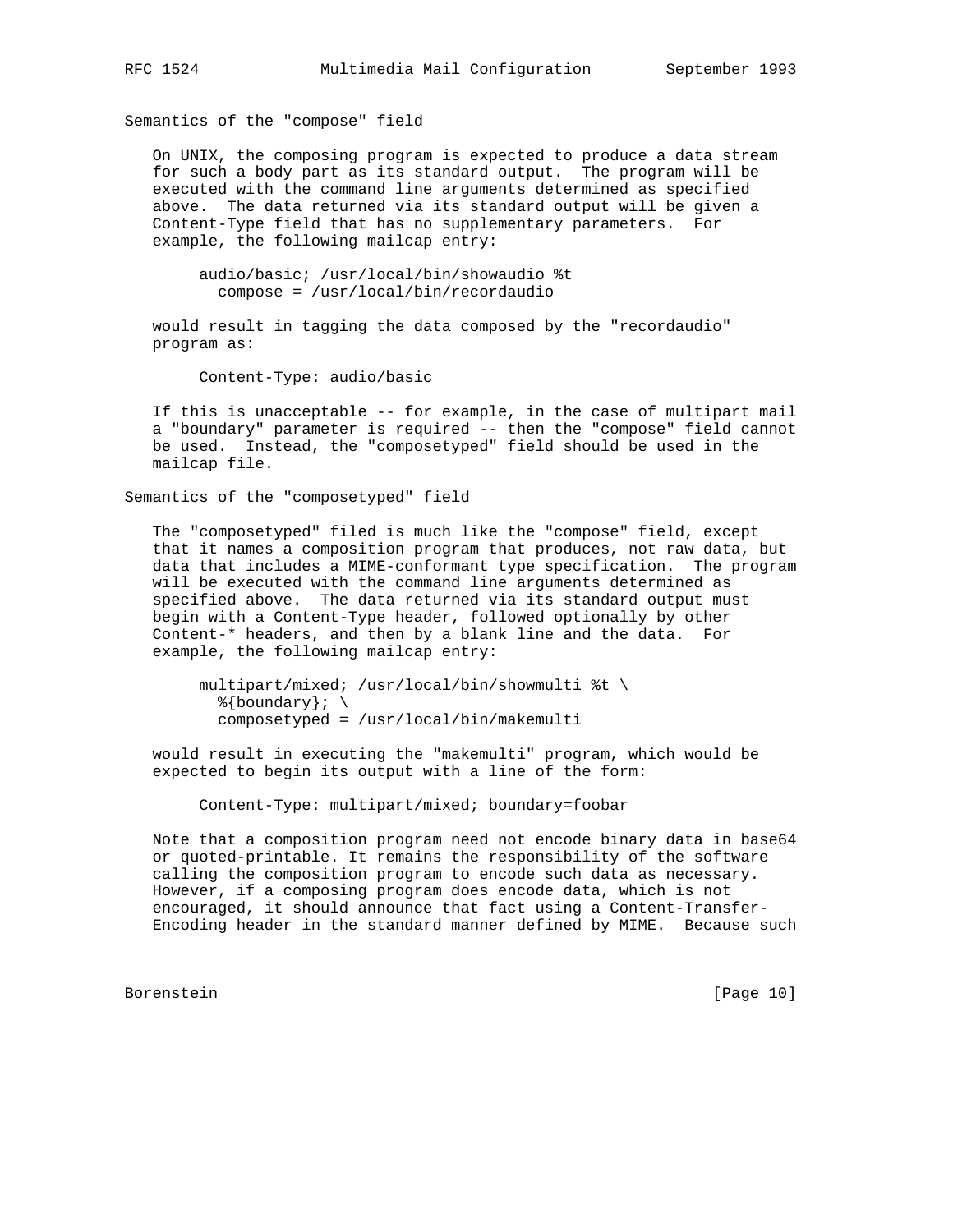encodings must be announced by such a header, they are an option only for composetyped programs, not for compose programs.

Appendix B: Sample Mailcap File

```
 The following is an example of a mailcap file for UNIX that
demonstrates most of the syntax above. It contains explanatory
comments where necessary.
```

```
 # Mailcap file for Bellcore lab 214.
        #
        # The next line sends "richtext" to the richtext
        program
        text/richtext; richtext %s; copiousoutput
#
        # Next, basic u-law audio
        audio/*; showaudio; test=/usr/local/bin/hasaudio
#
        # Next, use the xview program to handle several image
        formats
        image/*; xview %s; test=/usr/local/bin/RunningX
#
        # The ATOMICMAIL interpreter uses curses, so needs a
        terminal
       application/atomicmail; /usr/local/bin/atomicmail %s; \
            needsterminal
#
        # The next line handles Andrew format,
        # if ez and ezview are installed
       x-be2; /usr/andrew/bin/ezview %s; \
         print=/usr/andrew/bin/ezprint s s ; \
          compose=/usr/andrew/bin/ez -d s \rightarrow iedit=/usr/andrew/bin/ez -d s; \;
           copiousoutput
#
        # The next silly example demonstrates the use of
        quoting
       application/*; echo "This is \"%t\" but \
          is 50 \% Greek to me" \; cat %s; copiousoutput
```
Borenstein [Page 11]